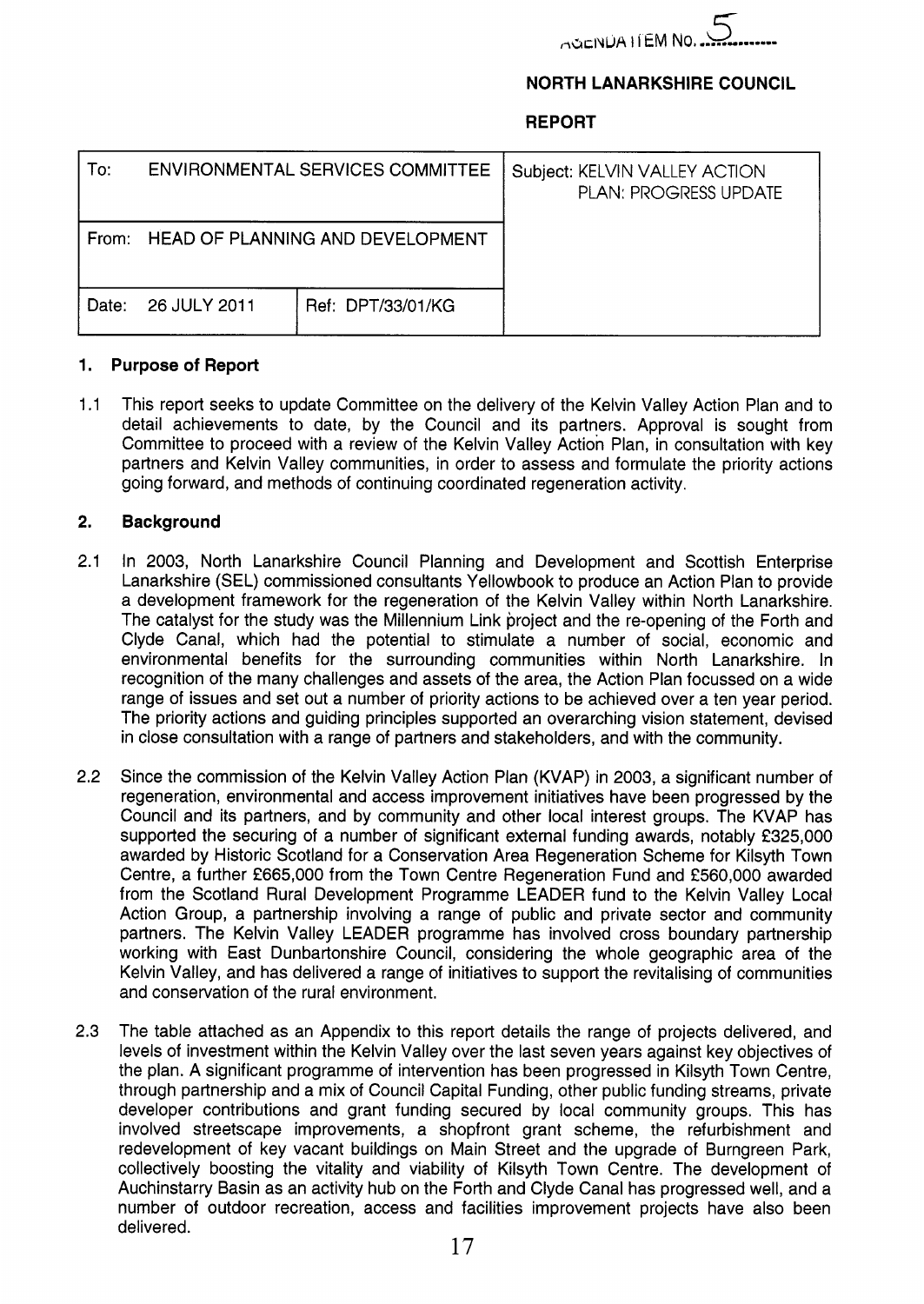2.4 The Kelvin Valley Action Plan has therefore been successful to date at facilitating the sustainable regeneration of the Kelvin Valley within North Lanarkshire and providing a strategic overview to inform external funding bids, partnership working and the programming and allocation of capital budgets. Since its inception in 2003, a number of the priority actions and objectives have been achieved or partially achieved, however there remain significant challenges, new opportunities and a revised context of policy, plans and strategies to consider.

#### **3. Review process**

- 3.1 The aim of the proposed review of the Kelvin Valley Action Plan will be to consider how achievements to date and established partnership working practices within the Kelvin Valley can be sustained and built upon, and how future action can be best coordinated with new areas of partnership focus, such as the Antonine Wall World Heritage Site and Campsie Fells.
- 3.2 The Kelvin Valley Action Plan now sits within a context of new and emerging plans and strategies. A Strategic Review and Action Plan for the Campsie Fells, which encompasses the Kelvin Valley, has recently been produced by consultants URS and Scott Wilson for the Campsie Fells Steering Group. At a more detailed level, management plans have recently been produced for the Antonine Wall and Colzium Estate; an update of town centre action plans across North Lanarkshire, including for Kilsyth Town Centre, is also planned. The role of the Kelvin Valley Action Plan therefore requires to be assessed against this context, with coordination and consistency key considerations.
- 3.3 Consultation and close working will be required with North Lanarkshire Council Services, relevant Local Members, key stakeholders and existing partnership structures within the area to devise a set of recommendations for further discussion and engagement with local community groups and organisations. The aim of this engagement activity will be to devise an updated set of priority actions for further intervention in the Kelvin Valley, which has the support of the community, the Council and its partners, and which has a clear and realistic plan for delivery.
- 3.4 It is proposed that a further report be made to Committee at the appropriate cycle detailing the results of the consultation process and subsequent proposed action for facilitating the continued sustainable regeneration of the Kelvin Valley.

#### **4 Corporate Considerations**

4.1 The delivery of the Kelvin Valley Action Plan to date has helped realise the Council aim's of creating strong sustainable communities and more attractive places to live, and supporting the development of town centres as centres of economic activity, two of the priorities contained with the Regeneration theme of the Corporate Plan; also improving the quality of built and managed landscapes and enhanced wellbeing within local communities, two of the priorities contained within the Environment theme of the Corporate Plan.

#### **5 Recommendation**

- 5.1 It is recommended that Committee note the achievements to date in delivering the Kelvin Valley Action Plan, and approve the proposed review of the action plan and associated community engagement activity. It is also recommended that Committee agree to a further report at the appropriate cycle detailing the results of the review process and associated recommendations.
- 5.2 That this report be referred to the Regeneration Services Committee for information.

Simey Linken

# **SHIRLEY LINTON**

## **HEAD OF PLANNING AND DEVELOPMENT**

Local Government Access to Information Act: for fukier information about this report, please contact Kirsty Grav on 01236 616251. (13 June 2011)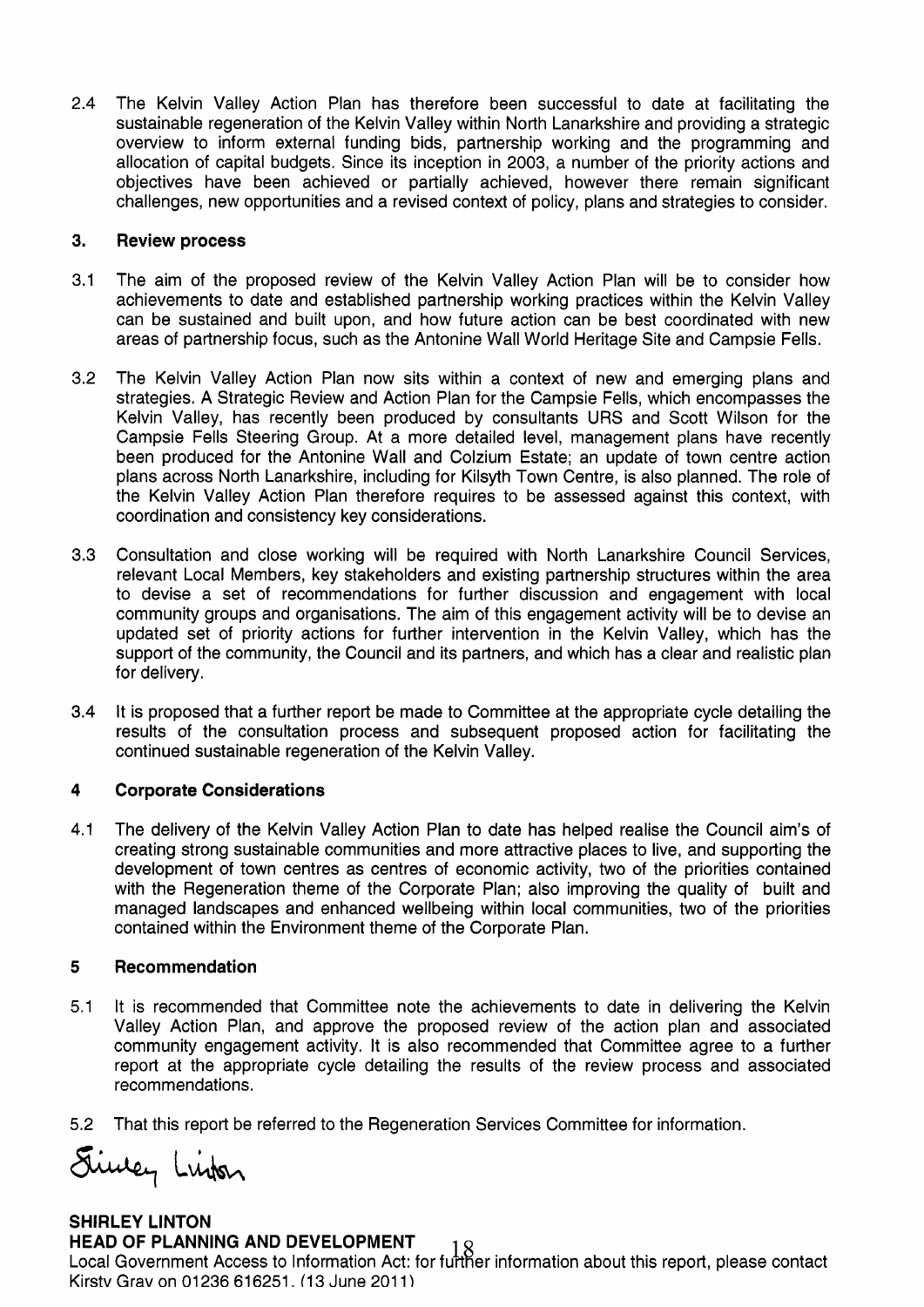**Appendix 1 Kelvin Valley Action Plan: projects and investment** 

| <b>Project</b>                                                         | <b>Stoccact (exister</b>                   | <b>Eunding source (s)</b>                                       | <b>Investment</b> |
|------------------------------------------------------------------------|--------------------------------------------|-----------------------------------------------------------------|-------------------|
| <b>Reinventing and Regenerating Kilsyth Town Centre</b>                |                                            |                                                                 |                   |
| Kilsyth Town Centre Streetscape Improvements:<br>Phase 1:              | North Lanarkshire Council<br>$2004 - 2005$ | North Lanarkshire Council Town Centres<br><b>Capital Budget</b> | £1.2million       |
| Kilsyth Town Centre Streetscape Improvements<br>Phase 2:               | North Lanarkshire Council<br>2005-2006     | North Lanarkshire Council Town Centre<br><b>Capital Budget</b>  | £450,000          |
| Kilsyth Town Centre Conservation Area Regeneration<br>Scheme           | North Lanarkshire Council                  | <b>Historic Scotland CARS</b>                                   | £325,000          |
| Shopfront improvements phases 1 and 2                                  | Friends of Burngreen Park                  | Heritage Lottery Fund                                           | £20,000           |
| White House refurbishment and redevelopment<br>$\blacksquare$          | $2007 - 2011$ (CARS)                       | North Lanarkshire Council Regeneration<br>Services              | £110,000          |
| 44/48 and 52-56 Main Street redevelopment                              | 2009 - 2010 (Burngreen Park)               | North Lanarkshire Council Environmental<br>Services             | £68,000           |
| <b>Burngreen Park</b><br>$\blacksquare$                                |                                            | Private sector and partner contributions                        | £1.5million       |
| Heritage lighting and landscape improvement<br>works                   |                                            | Town Centre Regeneration Fund                                   | £665,000          |
|                                                                        |                                            | <b>WREN</b>                                                     | £304,000          |
| Kilsyth Town Centre Access Improvements                                | North Lanarkshire Council<br>2008 - 2009   | North Lanarkshire Council Town Centre<br><b>Capital Budget</b>  | £150,000          |
| <b>Sub-total investment</b>                                            |                                            |                                                                 | £4,762,000        |
| Maximising the economic and amenity value of the Forth and Clyde Canal |                                            |                                                                 |                   |
| Auchinstarry Mooring Basin                                             | <b>British Waterways Scotland</b>          | <b>British Waterways Scotland</b><br><b>Scottish Enterprise</b> | £1.2million       |
|                                                                        | $2004 - 2005$                              |                                                                 |                   |

 $61$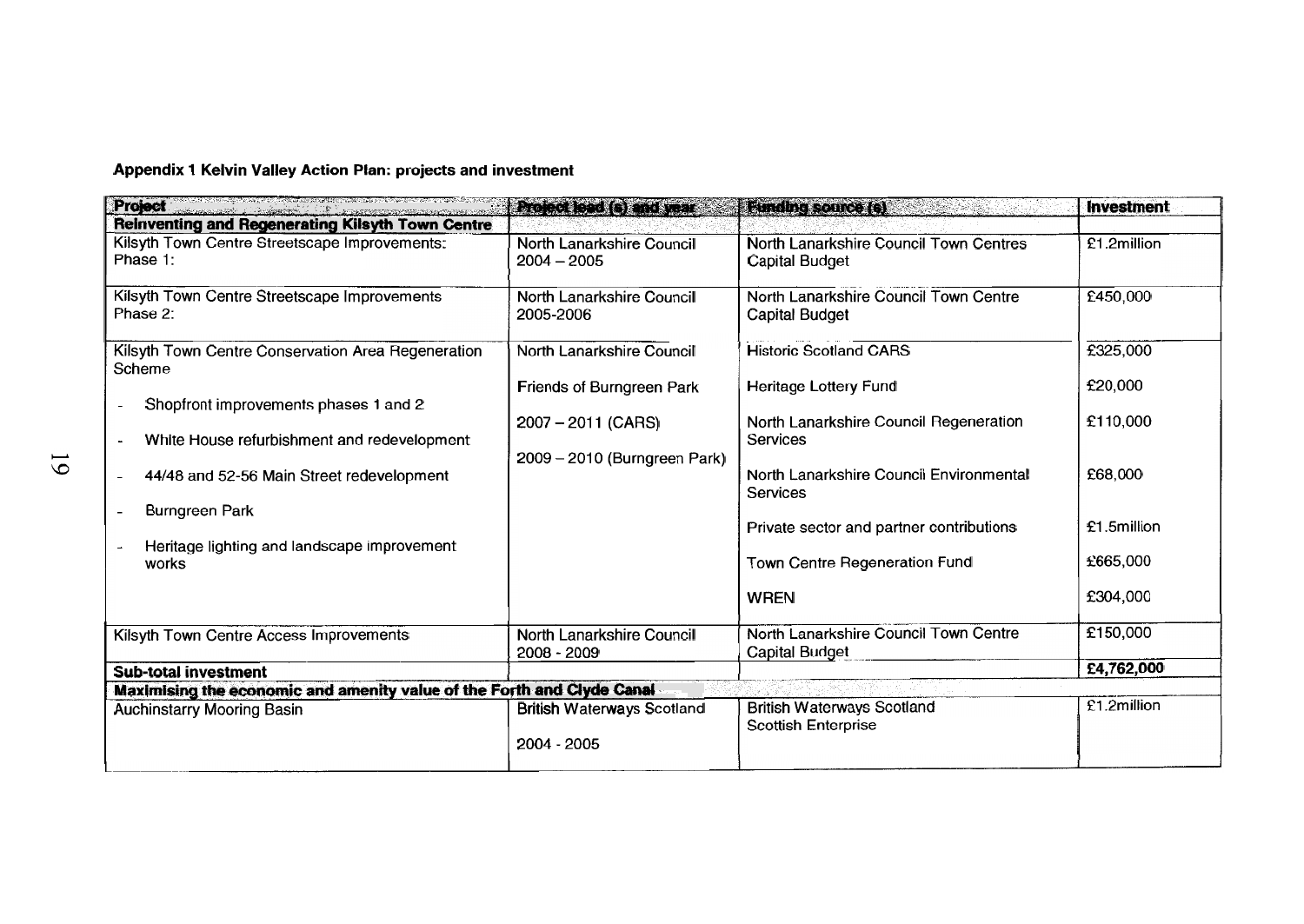| <b>Project</b>                                                                 | <b>Project lead (s) and year</b>                                  | <b>Funding source (s)</b>                                                                                                                   | <b>Investment</b> |
|--------------------------------------------------------------------------------|-------------------------------------------------------------------|---------------------------------------------------------------------------------------------------------------------------------------------|-------------------|
| Auchinstarry Hotel and Restaurant Development                                  | <b>British Waterways Scotland,</b><br>Private sector<br>2007-2008 | <b>Private Sector Investment</b>                                                                                                            | £2 million        |
| <b>Auchinstarry Greenscene</b>                                                 | The Waterways Trust Scotland                                      | A range of grant sources including:                                                                                                         | £200,000          |
| New visitor amenities at Auchinstarry Basin                                    | 2007                                                              | <b>Environmental Key Fund</b><br><b>CERS</b><br><b>Aggregate Tax</b><br><b>Tubney Charitable Trust</b><br><b>Dulverton Charitable Trust</b> |                   |
| Auchinstarry Scents and Sensitivities Phase 1                                  | The Waterways Trust<br>Scotland, Central Scotland                 | A range of grant sources including:                                                                                                         | £126,125          |
| Sensory garden and nature trail at Auchinstarry Basin                          | <b>Forest Trust</b>                                               | <b>Big Lottery Fund</b><br><b>WREN</b>                                                                                                      |                   |
|                                                                                | 2008                                                              | <b>Environmental Key Fund</b><br><b>Tubney Charitable Trust</b>                                                                             |                   |
| <b>Auchinstarry Scents and Sensitivites Phase 2</b>                            | The Waterways Trust Scotland                                      | A range of grant sources including:                                                                                                         | £315,430          |
| Environmental improvement and employability project                            | <b>Forestry Commission Scotland</b><br>$2010 - 2011$              | <b>Coalfields Trust</b><br>Kelvin Valley LEADER<br><b>WREN</b><br><b>Cemex Community Fund</b>                                               |                   |
|                                                                                |                                                                   | Contributions from:<br>NLC / Forestry Commission Scotland (FCS)                                                                             |                   |
| <b>Auchinstarry Soon Cut path</b>                                              | The Waterways Trust<br>Scotland, FCS                              | <b>WREN</b>                                                                                                                                 | £10,000           |
| New path link between Croy and Auchinstarry Basin                              | 2009                                                              |                                                                                                                                             |                   |
| Vital Spark project                                                            | Cumbernauld College, British<br><b>Waterways Scotland</b>         | Kelvin Valley LEADER / Match funding                                                                                                        | £55,000           |
| Artist led community interpretation project along the<br>Forth and Clyde Canal | $2009 - 2010$                                                     |                                                                                                                                             |                   |
| <b>Sub-total Investment:</b>                                                   |                                                                   |                                                                                                                                             | £3,906,555.00     |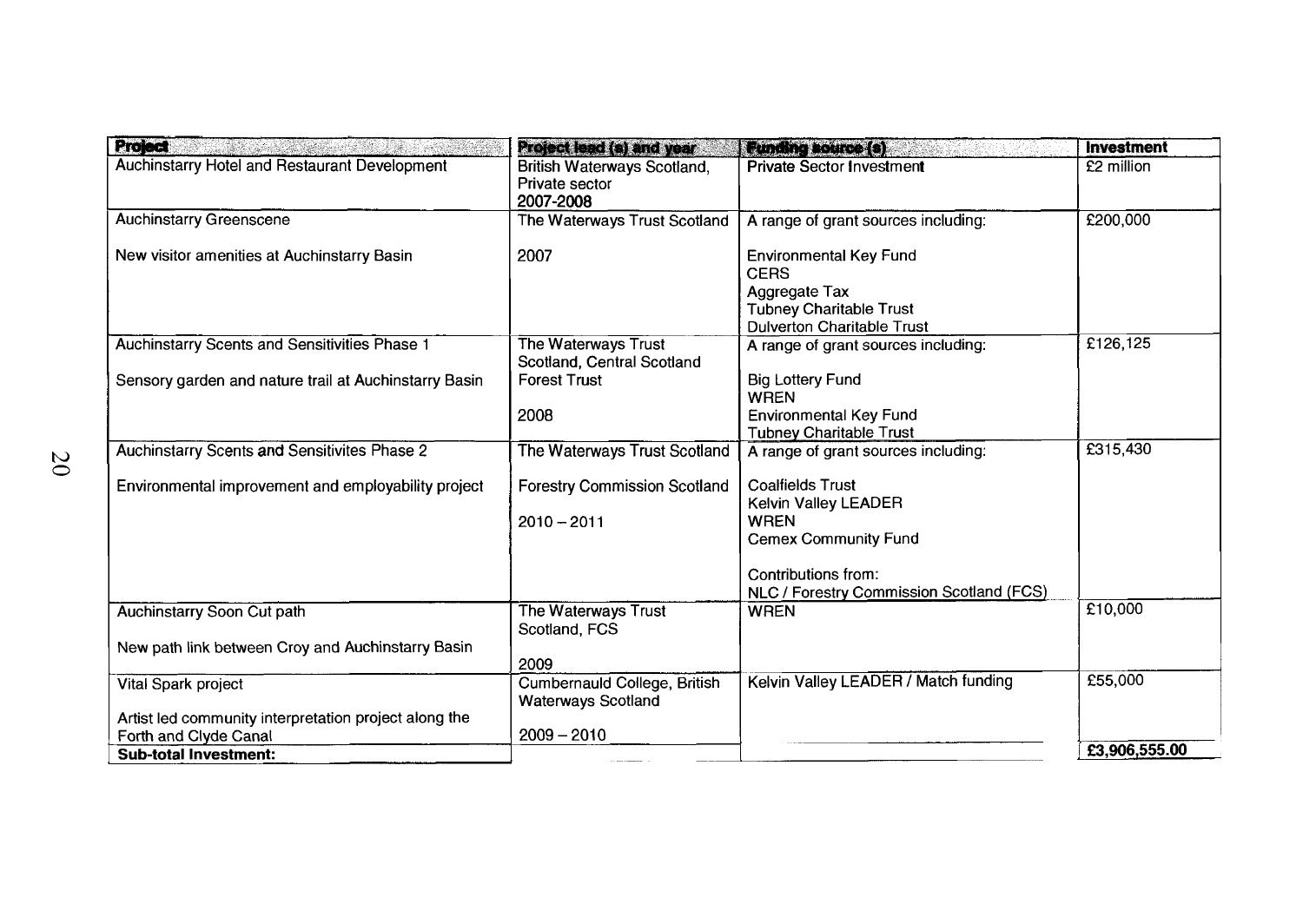| <b>Project</b>                                                  | <b>Project lead (s) and year:</b>    | <b>Funding source (s)</b>               | Investment |
|-----------------------------------------------------------------|--------------------------------------|-----------------------------------------|------------|
| Creating a network of attractions, activities and access routes |                                      |                                         |            |
| <b>Woodland and Access projects</b>                             |                                      |                                         |            |
|                                                                 | <b>Central Scotland Forest Trust</b> | <b>CSFT</b>                             | £75,000    |
| New woodland planting and access improvements in the            |                                      | <b>Forestry Commission</b>              |            |
| Kilsyth Hills, at Corrie Wood and Wester Auchinrivoch           | 2003 - 2004                          | <b>SNH</b>                              |            |
|                                                                 |                                      | Scottish Enterprise Lanarkshire         |            |
|                                                                 |                                      | <b>NLC</b>                              |            |
| Dumbreck Marsh Nature Reserve Artist Project                    | Dumbreck Marsh Art Project           | <b>Scottish Natural Heritage</b>        | £290,000   |
|                                                                 | <b>Management Group</b>              | <b>Esmee Fairbairn</b>                  |            |
| Artist in residence working with local communities to           |                                      | <b>NLC</b>                              |            |
| develop knowledge and understanding of biodiversity             | 2003 - 2007                          | North Lanarkshire Forward               |            |
| and industrial heritage                                         |                                      | CERS (Aggregate Levy)                   |            |
| Duncarron Replica Medieval Fort                                 | <b>Clanranald Trust for Scotland</b> | <b>Awards for All</b>                   | £170,000   |
|                                                                 |                                      | <b>Environmental Key Fund</b>           |            |
| Construction of a replica fort and associated facilities in     | 2003 - 2006                          | North Lanarkshire Community Grants Fund |            |
| the Carron Valley Forest                                        |                                      | North Lanarkshire Entrust               |            |
|                                                                 |                                      | Heritage Lottery Fund                   |            |
|                                                                 |                                      | <b>Scottish Water Entrust</b>           |            |
|                                                                 |                                      |                                         |            |
|                                                                 |                                      | Metropolitan College Glasgow            |            |
|                                                                 |                                      | Forth Valley Enterprise                 |            |
| Carron Valley Mountain Bike Trails                              | <b>Carron Valley Partnership</b>     | Scottish Enterprise Lanarkshire         | £125,000   |
|                                                                 |                                      | North Lanarkshire Council               |            |
| 10.5km of mountain bike trails constructed within the           | 2004 - 2006                          | <b>Stirling Council</b>                 |            |
| <b>Carron Valley Forest</b>                                     |                                      | <b>Environmental Key Fund</b>           |            |
|                                                                 |                                      | LEADER+                                 |            |
|                                                                 |                                      | Charitable grants                       |            |
| <b>Nethercroy Community Woodland</b>                            | <b>Forestry Commission Scotland</b>  | <b>Forestry Commission</b>              | <b>TBC</b> |
| Restoration of a former industrial site into a woodland         | $2005 - ?$                           | <b>Others TBC</b>                       |            |
| for recreational use                                            |                                      |                                         |            |
| Banton Loch Footpath improvements                               | North Lanarkshire Council            | North Lanarkshire Council               | £150,000   |
| Widening and resurfacing of path and new footbridges            | 2006 - 2008                          | <b>Scottish Natural Heritage</b>        |            |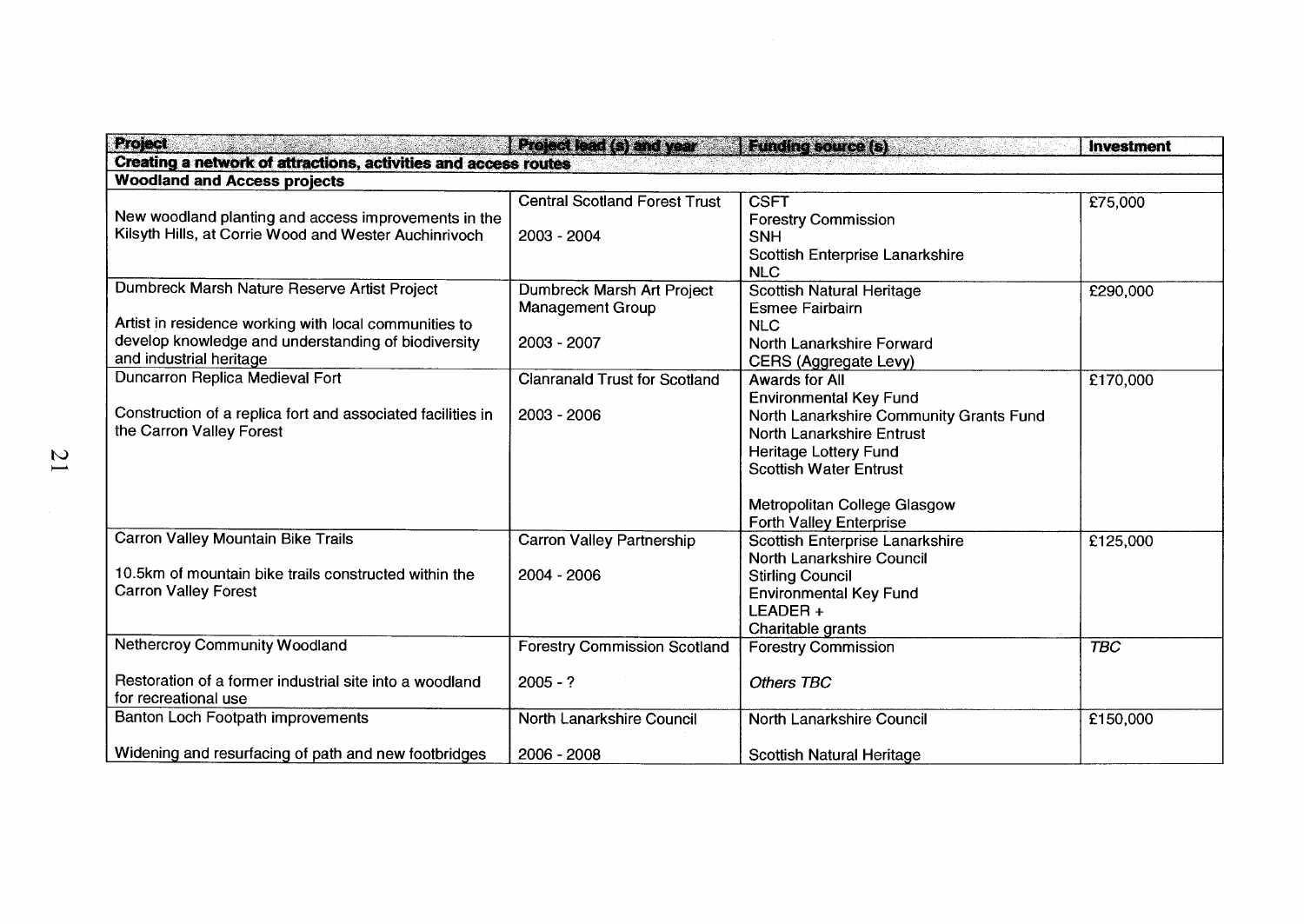| <b>Project</b>                                                                                        | La perfection de la componentación           | <b>Runnersomer Streets</b>                                          | <b>Investment</b> |
|-------------------------------------------------------------------------------------------------------|----------------------------------------------|---------------------------------------------------------------------|-------------------|
| Carron Valley Multi-user path                                                                         | <b>Central Scotland Forest Trust</b>         | NLC<br><b>WREN</b>                                                  | £110,000          |
|                                                                                                       | 2009                                         | <b>SNH</b><br><b>ERDF</b>                                           |                   |
| Carron Valley: Footpath construction at fortified village                                             | <b>Clanranald Trust for Scotland</b>         | Kelvin Valley LEADER and                                            | £82,000           |
|                                                                                                       | 2009                                         | Match funding                                                       |                   |
| Colzium Woods                                                                                         | North Lanarkshire Council                    | Forestry Commission Woodlands In and<br>Around Towns Challenge Fund | £75,000           |
| Improvement of access and environment within Colzium                                                  | $2009 - 2011$                                |                                                                     |                   |
| Woods, Kilsyth                                                                                        |                                              | <b>NLC Local Development Programme</b>                              |                   |
| Access to the Antonine Wall                                                                           | Antonine Wall Management<br>Group, NLC, CSFT | Kelvin Valley LEADER<br><b>CSFT</b>                                 | £75,000           |
| Physical access improvements to pathways leading to                                                   |                                              | <b>NLC</b>                                                          |                   |
| the World Heritage Site                                                                               | $2010 - 2011$                                |                                                                     |                   |
| <b>Facilities improvements</b>                                                                        |                                              |                                                                     |                   |
| <b>Burngreen Recreation Ground</b>                                                                    | <b>NLC</b>                                   | Kelvin Valley LEADER<br><b>WREN</b>                                 | £140,000          |
| Improvement of community recreation facility                                                          | $2010 - 2011$                                | <b>Environmental Key Fund</b><br><b>NLC Environmental Services</b>  |                   |
| Colzium House Clock Theatre feasibility study                                                         | North Lanarkshire Council                    | <b>Kelvin Valley LEADER</b><br><b>NLC</b>                           | £50,000           |
| <b>Colzium Estate Conservation Management Plan</b>                                                    | $2009 - 2011$                                |                                                                     |                   |
| Colzium House refurbishment works                                                                     | North Lanarkshire Council                    | North Lanarkshire Council                                           | £180,000          |
| Refurbishment of Colzium House to improve usability                                                   | $2010 - 2011$                                |                                                                     |                   |
| access and installation of new disabled toilets                                                       |                                              |                                                                     |                   |
| Marketing, promotion and events                                                                       |                                              |                                                                     |                   |
| Friend of Kelvin Valley Park Newsletter and leaflet<br>guides; Production of Kelvin Valley Guide Book | <b>Friends of Kelvin Valley Park</b>         | Kelvin Valley LEADER / match funding                                | £10,500           |
|                                                                                                       | $2007 - 2011$                                |                                                                     |                   |